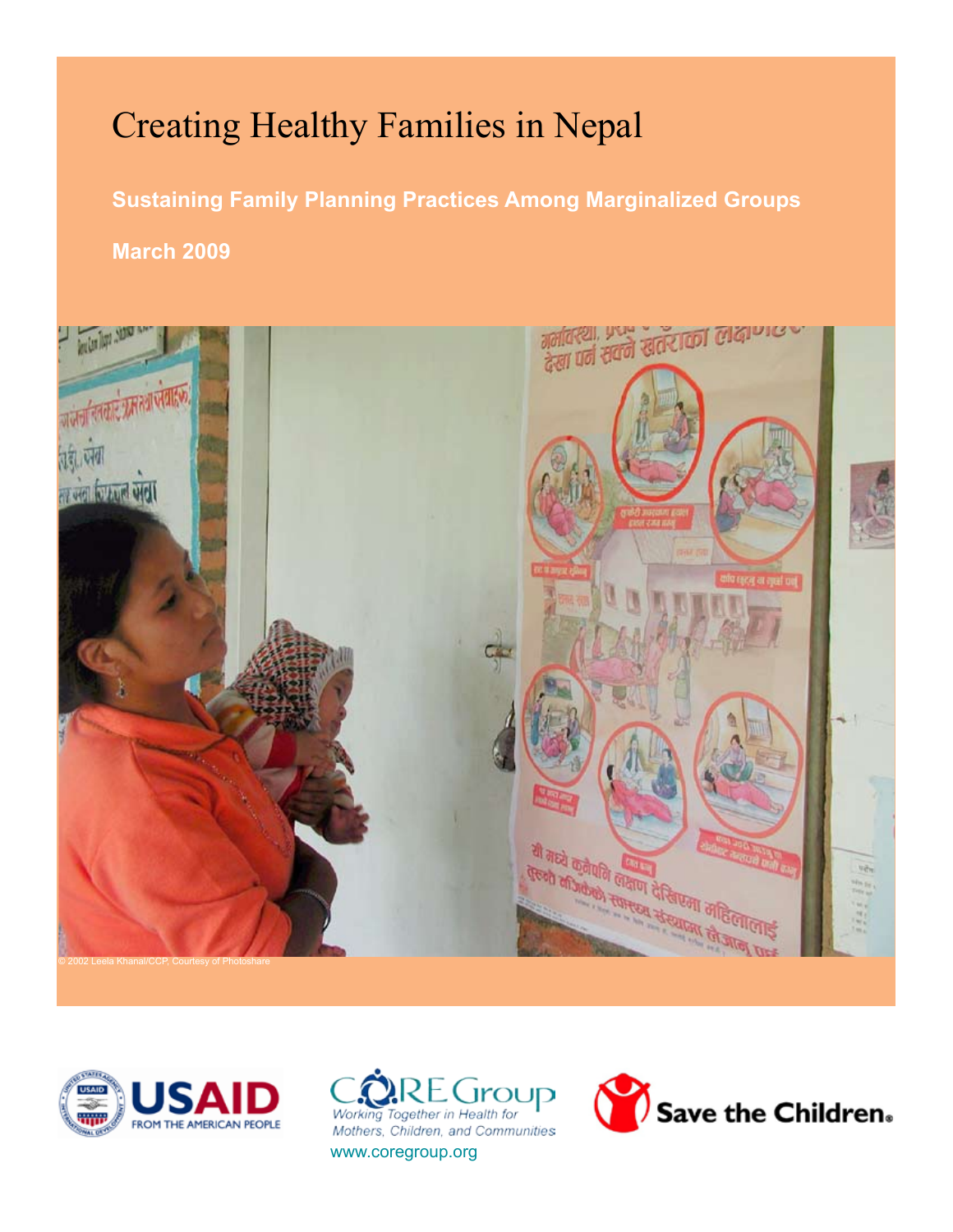This document was made possible by support from the Child Survival and Health Grants Program within the Bureau of Global Health, U.S. Agency for International Development (USAID) under cooperative agreement GHS-A-00-05-00006-00. This publication does not necessarily represent the view or opinion of USAID. It may be reproduced if credit is properly given.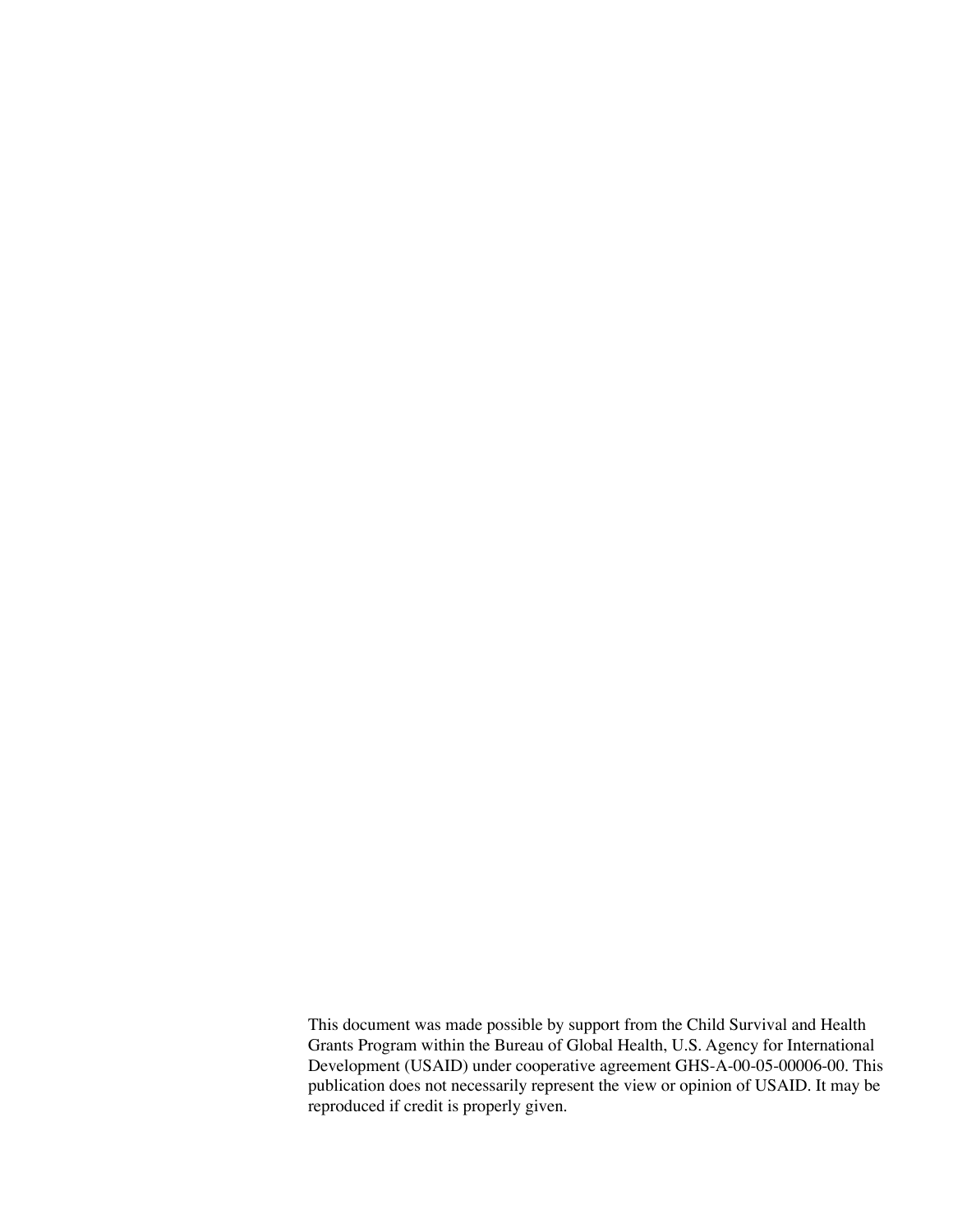## **Table of Contents**

| 1. Increasing Knowledge and Interest in Family Planning Services 9 |  |
|--------------------------------------------------------------------|--|
|                                                                    |  |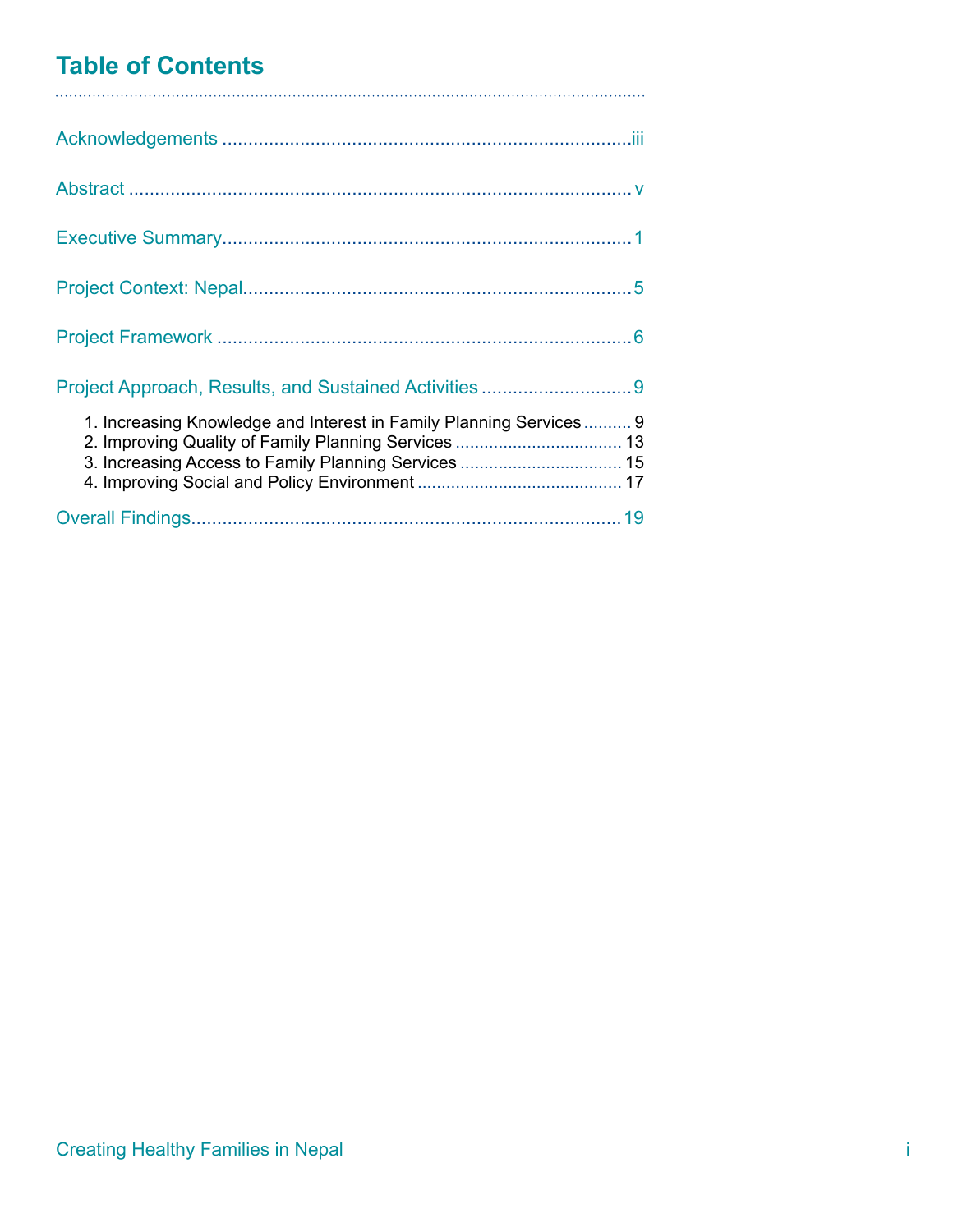## **Acknowledgements**

Chandra Rai, Team Leader Health, was the lead author and researcher for this case study. The Save the Children Nepal Team would like to thank all NGO staff, health workers, Participatory Learning and Action (PLA) participants and PLA facilitators who helped prepare this report. Particular thanks go to Ms. Bhim Kumari Pun, Regional Team Leader, Eastern Region Office, Save the Children US; Mr. Parwez Shiddique and Mr. Ravi Tuladhar of the UNESCO Club, Banke; Mr. Kamal Tigela, Mr. Bijay Limbu, and Mr. Mantu Jung Rai Kirant Yakthung Chumlung; and Mr. Navraj Lama Indreni Sewa Samaj and Mr. Mithilesh Gupta of CFWA, who organized the field visit and interaction meetings with different stakeholders.

Karen LeBan, Executive Director CORE Group, and Houkje Ross, Communications Manager CORE Group, provided technical and editorial guidance. A special thank you to Winnie Mwebesa, Save the Children for her guidance in the development of this document. Many thanks to the USAID/Nepal Office of Health and Family Planning for its input. All photos courtesy of Save the Children. For additional information about this report, please contact: Save the Children Himalayan Country Office, P.O. Box 2218, Kathmandu, Nepal, or email himalfo@savechildren.org.np. To contact the CORE Group, email contact@coregroup.org.

### CORE Group

CORE Group fosters collaborative action and learning to advance the effectiveness and scale of community-focused public health practices. Established in 1997, CORE Group is a  $501(c)3$  membership association based in Washington, DC that is comprised of citizen-supported NGOs working internationally in resource poor settings to improve the health of underserved populations.

### Save the Children

Save the Children is an international non-profit organization founded in 1932 whose original mission was to respond to the needs of the people of Appalachia hit by the Great Depression. The organization has evolved into a leading international relief and development organization that works with families in 110 countries to define and solve the problems children and communities face. Save the Children is a member of the CORE Group.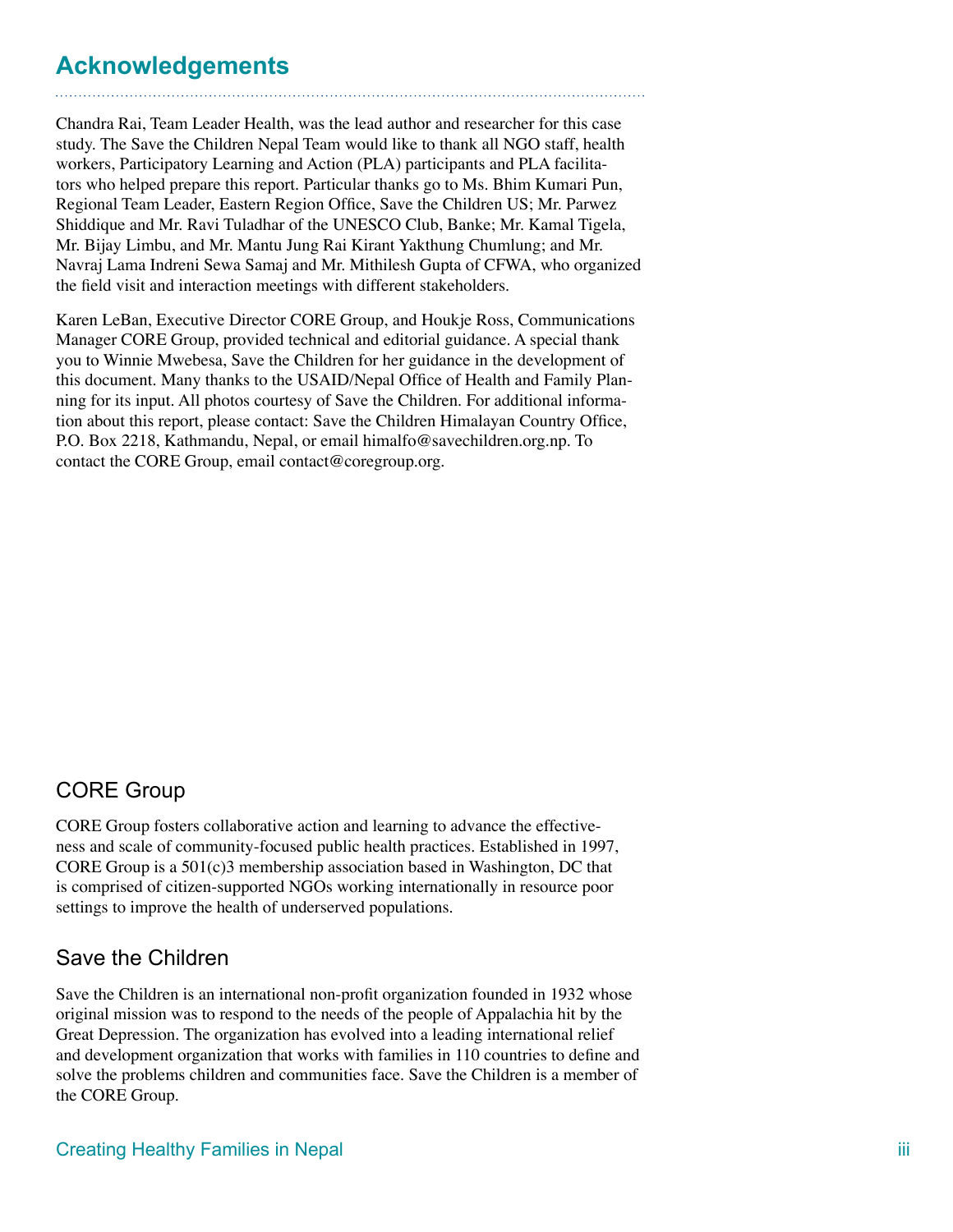## **Abstract**

This case study documents the sustainable activities and interventions of a USAID Flexible Fund Program, Valued Behavior for Healthy Families—A Model for Social Inclusion, that was implemented by the Johns Hopkins Bloomberg School of Public Health, Center for Communications Programs through Save the Children/US in Nepal. Sustainable activities are defined here as those activities or practices that have been continued or improved after the project ended.

The Valued Behavior project aimed to help women and couples from disadvantaged groups in Nepal realize their reproductive intentions through: a) increased knowledge and interest in family planning services through NGO involvement; b) improved quality of family planning (FP) services delivered by providers in selected facilities and the community; c) increased community access to FP services; and d) improved social and policy environment for FP and reproductive health services and behavior.

### **Recommended Citation**

CORE Group, March 2009. Creating Healthy Families in Nepal: Sustaining Family Planning Practices Among Marginalized Groups.

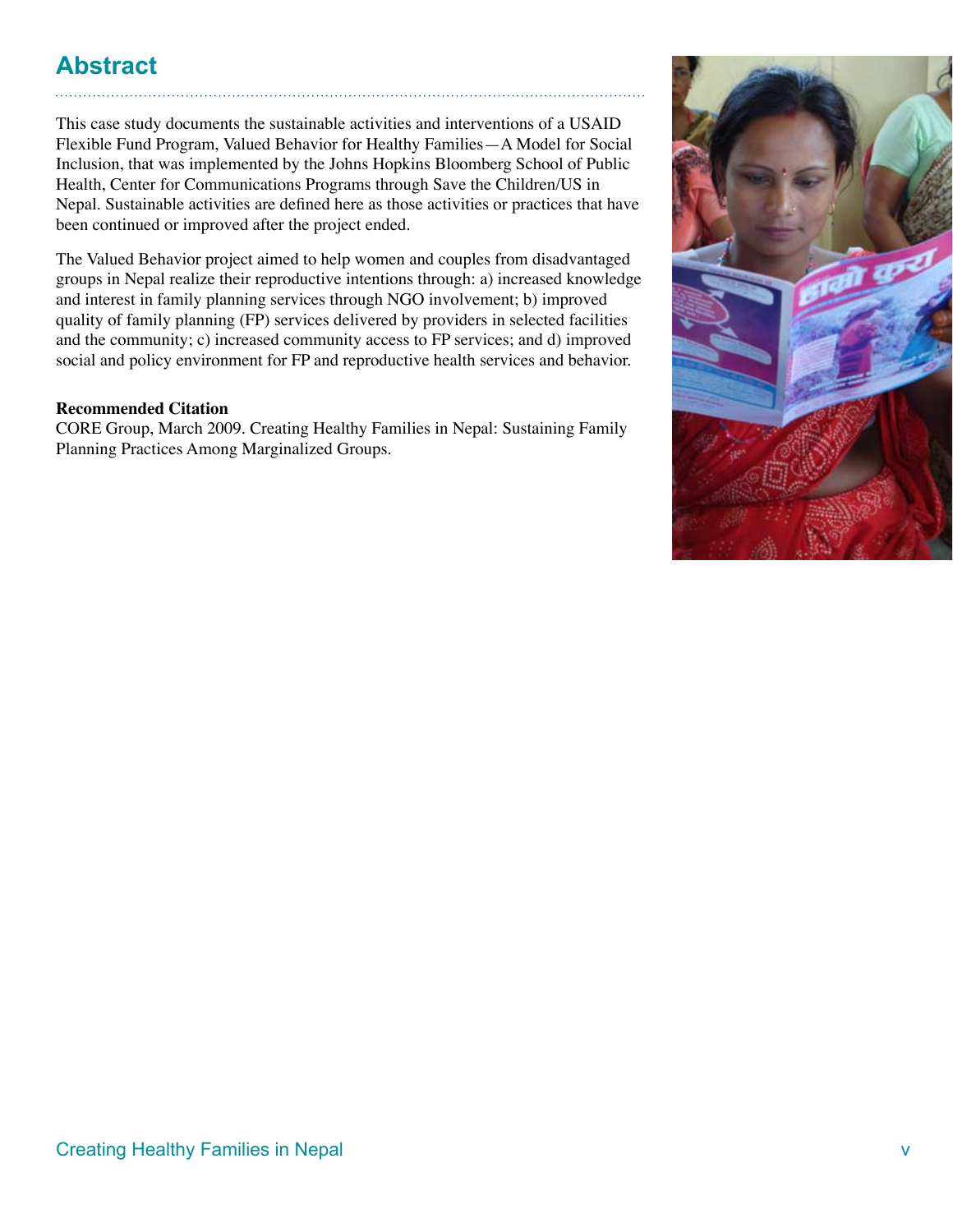## **Executive Summary**

This case study documents the sustainable activities and interventions of a USAID Flexible Fund Program, Valued Behavior for Healthy Families—A Model for Social Inclusion, implemented by the Johns Hopkins Bloomberg School of Public Health, Center for Communications Programs through Save the Children/US in Nepal. Sustainable activities are defined here as those activities or practices that have been continued or improved after the project ended.

The Valued Behavior project aimed to help women and couples from disadvantaged groups in Nepal realize their reproductive intentions through: a) increased knowledge and interest in family planning services through non-governmental organization (NGO) involvement; b) improved quality of family planning (FP) services delivered by providers in selected facilities and the community; c) increased community access to FP services; and d) improved social and policy environment for FP and reproductive health services and behavior.

The project was implemented through local NGOs in four districts of Nepal on the border with India from October 1, 2003 to September 30, 2006. These districts were selected based on the high proportion of rural, disadvantaged, and excluded social groups (Dalits and Muslims) with low access to FP services. Selected Village Development Committees (VDCs) in each district implemented project activities with the District Health Office, the District Public Health Office, and partner NGOs. VDCs determined a broad multi-sectoral development plan for each area.





Source: Final Project Report 2006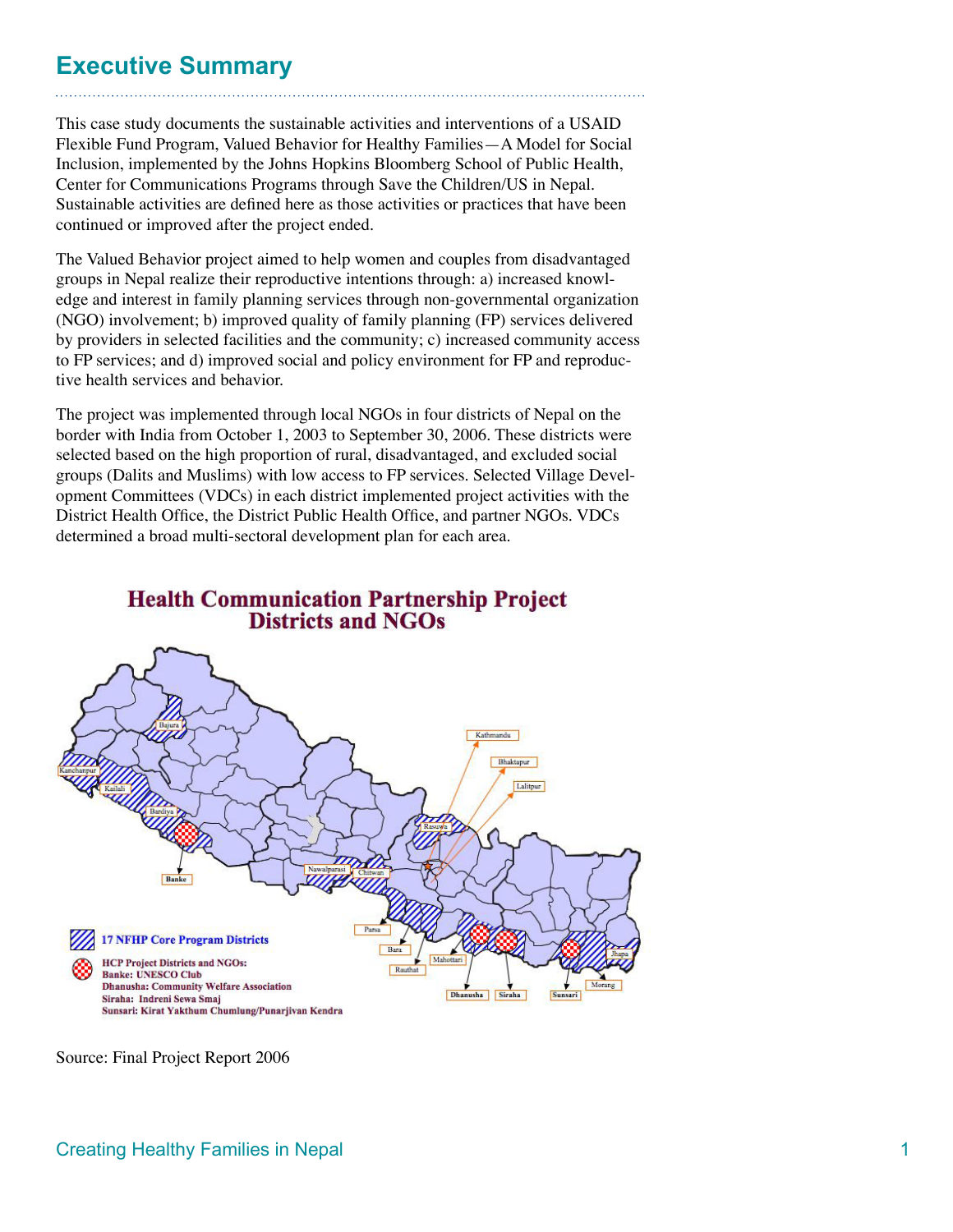| <b>Project Districts and Partner NGOs</b> |                 |                            |                       |                                                                                 |  |  |
|-------------------------------------------|-----------------|----------------------------|-----------------------|---------------------------------------------------------------------------------|--|--|
| Region                                    | <b>District</b> | <b>Total</b><br><b>VDC</b> | Program<br><b>VDC</b> | <b>Partner NGO</b>                                                              |  |  |
| Eastern                                   | Siraha          | 111                        | 12                    | : Community Family Welfare<br>Association through Indreni<br>Sewa Samaj (INSES) |  |  |
|                                           | Sunsari         | 50                         | 16                    | <b>Kirat Yakthung Chumlung</b><br>$\frac{1}{2}$ (KYC)                           |  |  |
| Central                                   | Dhanusha 101    |                            | 11                    | <b>Community Family Welfare</b><br>Association (CFWA)                           |  |  |
| Midwestern                                | Banke           | 46                         | 19                    | <b>UNESCO Club</b>                                                              |  |  |

The project facilitated the reproductive intentions of disadvantaged and marginalized communities where there was an unmet need for FP services. (Unmet need refers to women who prefer to avoid or postpone childbearing but are not using any method of contraception.) This was accomplished through tailored behavior change interventions specific to the culture and language of the beneficiaries; full community participation in defining quality services; strengthening of NGO participation in the provision of services; and building sustainability of activities. Project data showed an increasing trend in FP use in both marginalized and non-marginalized communities of the project districts.

### Sustainable Practices

Data on the sustainable activities/practices of the project were collected (one-year post project) from the Participatory Learning and Action (PLA) participants, facilitators, and communities where the project was implemented and analyzed in 2008. Field visits to each of the four districts and health facilities within each district were conducted, as well as interviews with the partner NGOs, PLA participants, and health workers.

Political instability and security issues continue to plague parts of Nepal even after the signing of the Comprehensive Peace Accord on November 22, 2006, limiting the assessment team's direct interaction with some program beneficiaries. Despite the political conflict situation in the country during and after the project, the project's comprehensive model of PLA, radio health programs, Partner Defined Quality Approach (PDQ), and comprehensive family planning services have led to a sustained impact in the demand for family planning services among the target population.

### Overall Findings

Overall findings on sustained activities after the project, based on qualitative observation and interviews:

Some activities were sustained in each of the four intermediate results of the project framework relating to 1) increasing knowledge and interest in family planning services through NGO involvement, 2) improved quality of family planning service delivery by providers in selected facilities and the community, 3) increased access of communities to family planning services, and 4) improved •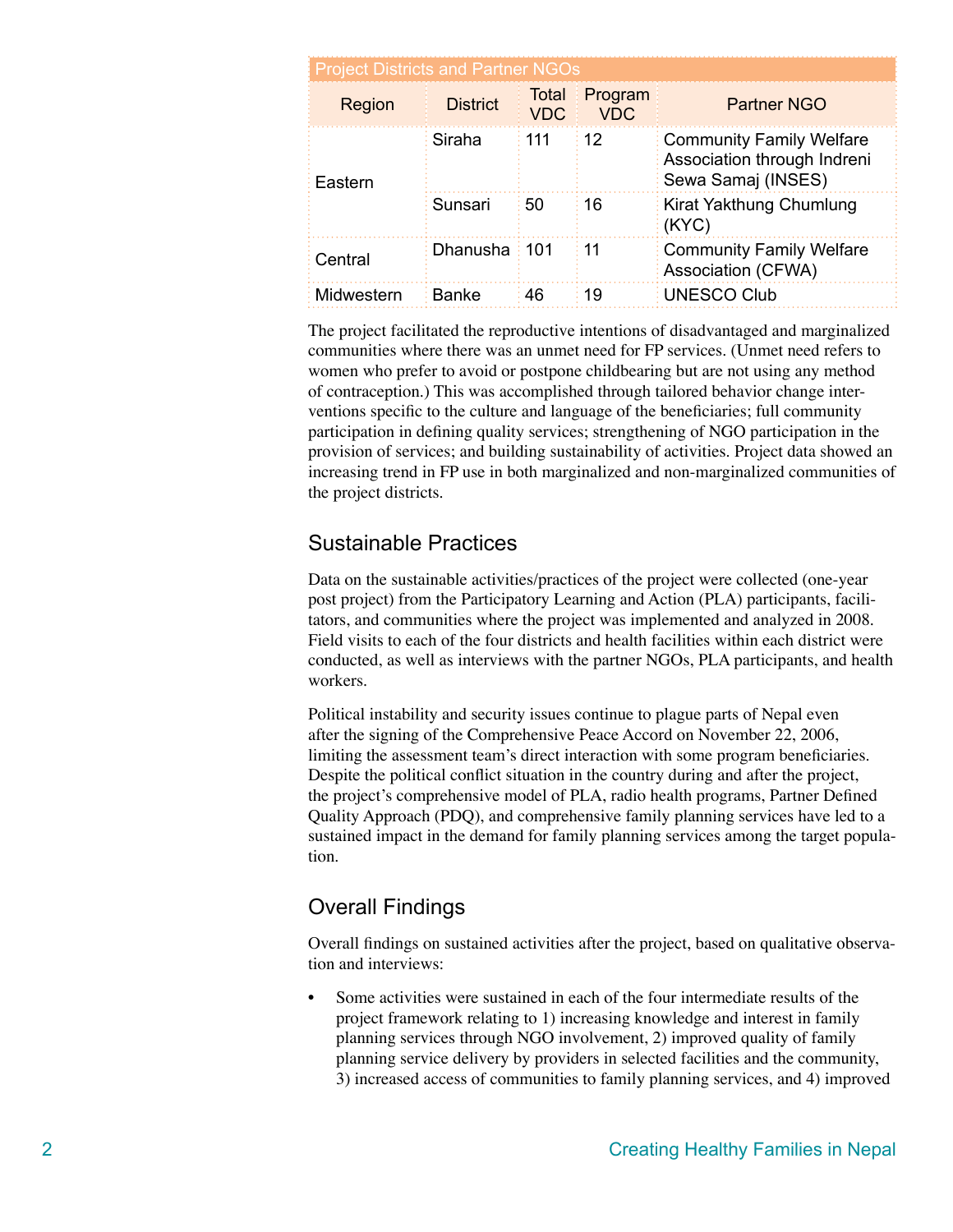social and policy environment for family planning and reproductive health services and behavior.

- The Participatory Learning and Action/Radio Listening Groups technique was an effective approach for sustaining community dialogue about family planning and spreading family planning knowledge. Through family dialogue and peer support, discussion around family planning issues continues in these marginalized communities, along with overall improved health care seeking behavior. Facilitation skills and health knowledge learned through this program have been used by Female Community Health Workers in their day-to-day work in other community programs, like the mother group meetings. Local NGOs have also been able to adapt the approach in other health and education programs. •
- The Partnership Defined Quality (PDQ) approach continues to be used by selected health facilities to improve the quality of health and family planning services. •
- Voluntary surgical contraception (VSC) services provided in the Muslim communities increased in the year following the end of the project. •
- Comprehensive family planning and VSC services are well accepted and continue to be available year-round, not only in the winter months. •
- The capacity of local NGOs, built through the project, continues to be utilized by other donors to deliver a broad set of health and education services. •
- The Reproductive Health Coordination Committee platform continues to be utilized as a forum for district government officers and NGOs to share ideas and concerns and plan together. •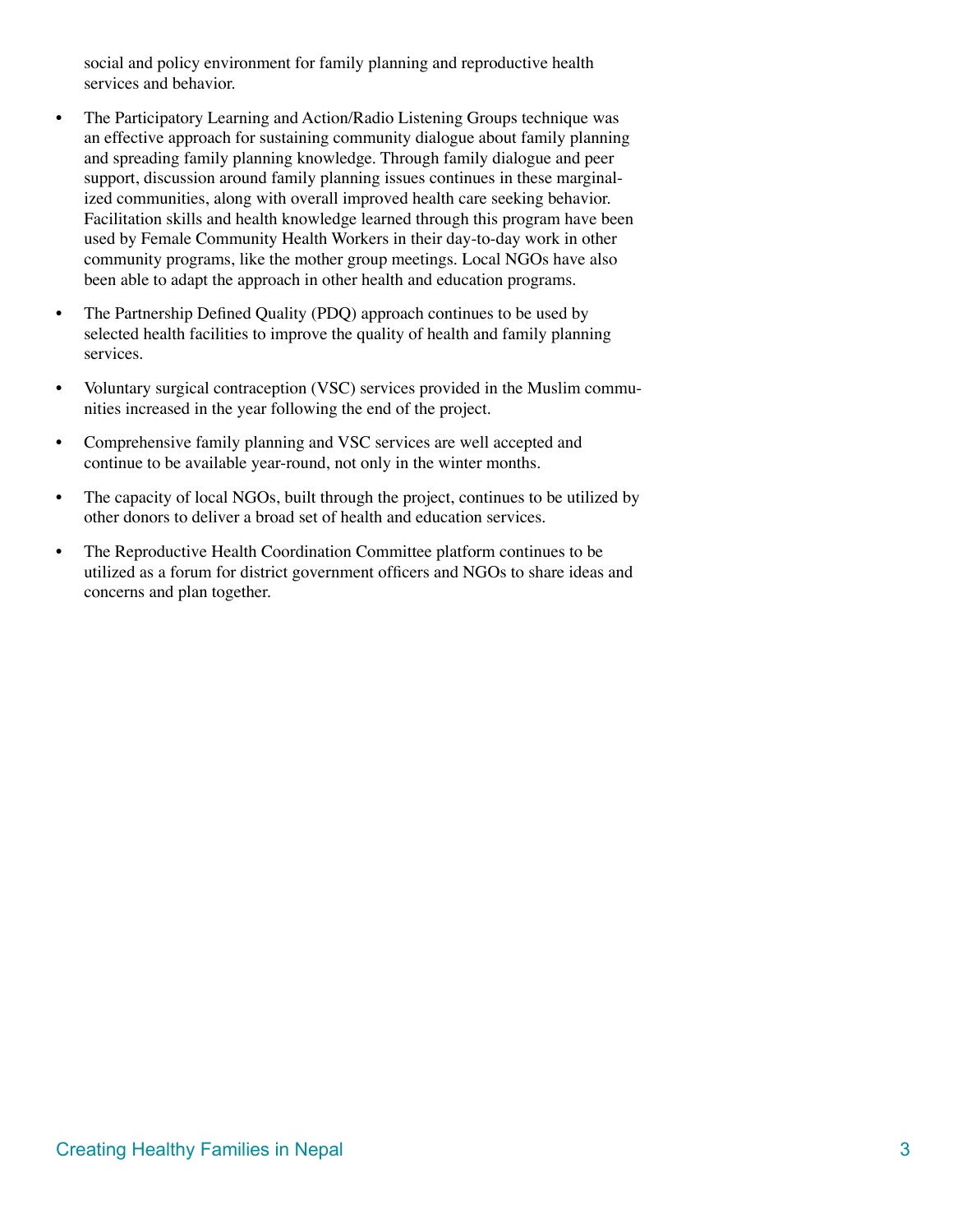## **Project Context: Nepal**

Nepal remains among the poorest and least developed countries in the world. Agriculture is the mainstay of the economy, providing a livelihood for three quarters of a population of about 26 million. About 31 percent of the population—a large percentage being of marginalized, low caste and socially excluded groups—live below the national poverty line.

The average number of births per mother decreased from 4.1 prior to 2001 to 3.1 by 2006. A detailed analysis of the 2006 Nepal Demographics and Health Survey reveals that an increase in family planning programs have contributed to this unprecedented decline in birth rates. However, when compared to neighboring countries, the overall fertility behavior and use of family planning methods in Nepal remains significantly behind India, Bangladesh, and Sri Lanka.

Family planning has been a high priority in Nepal since the mid 1960s, with overall goals of reducing population growth and promoting the concept of a small family norm, especially in rural areas; and increasing the availability and demand for family planning services among currently married women who want to postpone childbirth or do not want additional children. Nepal is continually trying to improve family planning services by providing a range of contraceptive methods at the community level to reach men and women of all socioeconomic groups.

In spite of a rule of law that dictates equal access to health services, gender, ethnic, and language discrimination with caste ideology continues to exert a strong influence in Nepalese society. There is widespread social exclusion, especially among Dalits (a low caste previously known as "untouchables"), Janjatis (indigenous and middle caste), and Muslims, who have all suffered from limited access to reproductive health and family planning services.

The supply driven approach of the Nepalese government, that "once service delivery is provisioned, everybody gets it," has not born tangible results among a large number of poor, remote, and socially shunned populations. These populations face not only a lack of access to reproductive health and family planning services due to a variety of socio-cultural barriers, but often lack an understanding of the value of the services offered, which leads to under use of services. For example, 18 percent of women cited that using IUDs or Norplant was too risky a choice.

There are many myths and misconceptions that play into the under use of family planning services among rural and poor communities. For example, almost 70 percent of men believe that male sterilization is the same as castration. This belief contributes to lower levels of involvement in family planning. Religious beliefs among certain groups also limit access to services. For example, a common belief among the Muslim community is that religion prohibits the use of family planning. One in every 10 Muslim women has a strong belief that the Quran prohibits the use of family planning, especially sterilization.

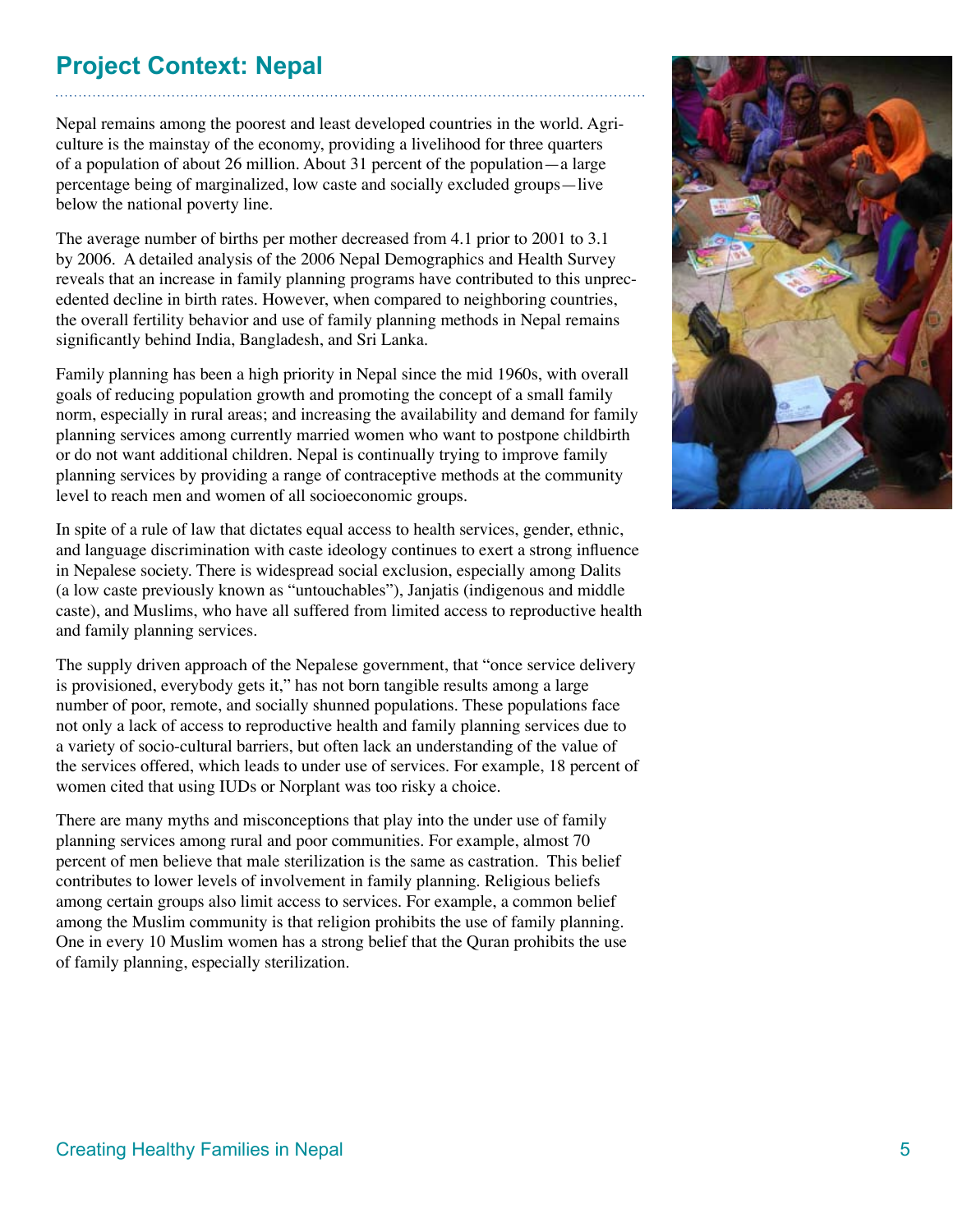## **Project Framework— Valued Behavior for Healthy Families Project**

The Valued Behavior for Healthy Families project was designed within the complex, often challenging, context of Nepal. The project assessed the magnitude of social barriers of the local community in order to design program approaches that could foster local acceptance of family planning services and instill a sense of adoption of intended practices in marginalized communities. The project employed a results framework to achieve the overall program goal of helping women and couples from disadvantaged groups achieve their reproductive intentions. Its two main program strategies were to 1) increase the use of family planning and reproductive health practices; and 2) increase the capacity of participating NGOs in the use of Behavior Change Communication and Partnership Defined Quality approaches. Activities were designed to correspond to four intermediate results—increased knowledge, improved service quality, increased access, and an improved environment. A detailed description of the project and its accomplishments was published by Johns Hopkins University Bloomberg School of Public Health/Center for Communication Programs.

This case study reveals that the bolded activities in the last tier of the framework are activities that have been sustained one year post-project, even in the midst of an insecure political environment. Findings and lessons learned are based on a limited number of qualitative interviews with PLA facilitators and participants, NGO Board members and project staff, and observations of health facilities and health workers two years post-project in each of the four districts.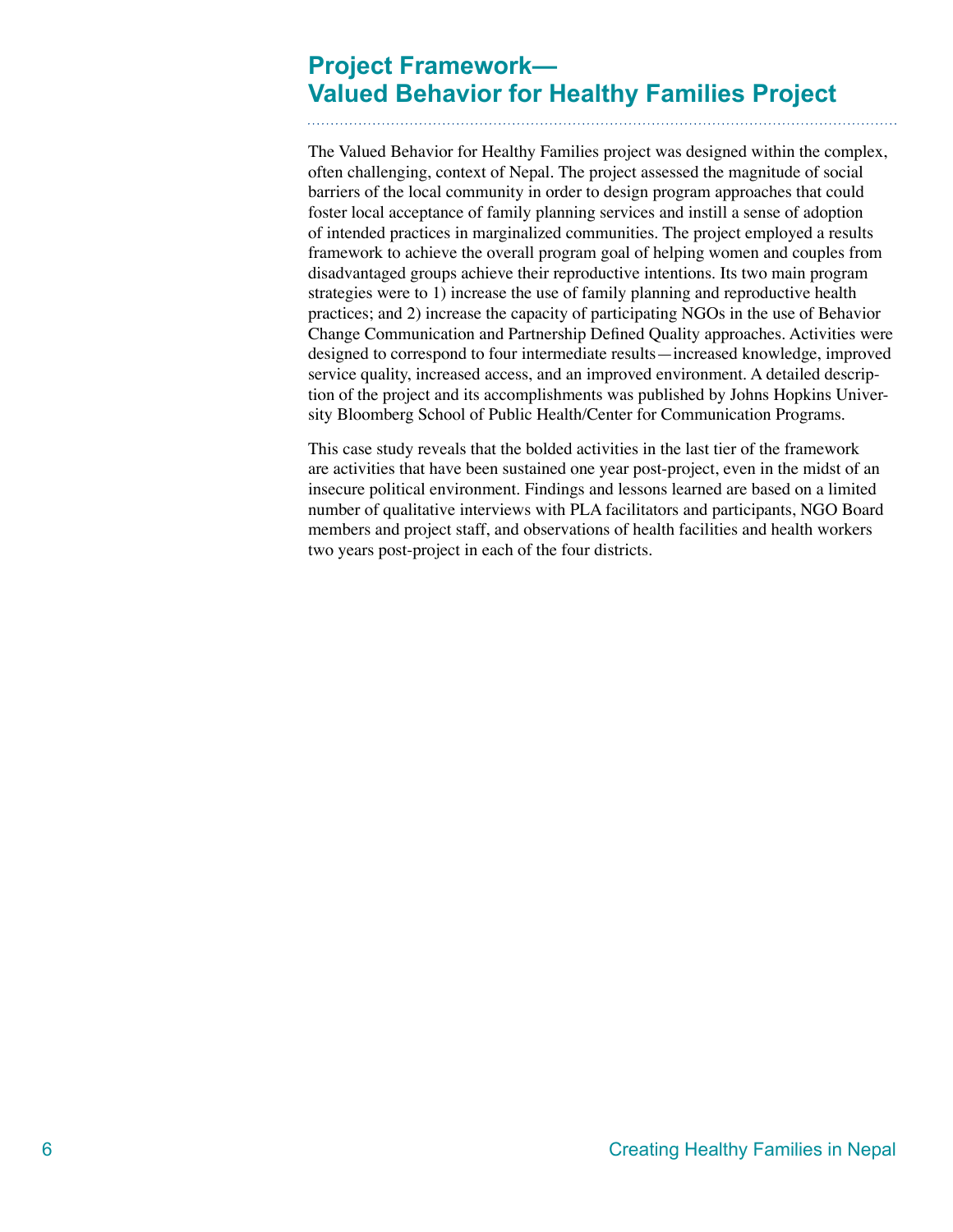### Project Framework— Valued Behavior for Healthy Families Project

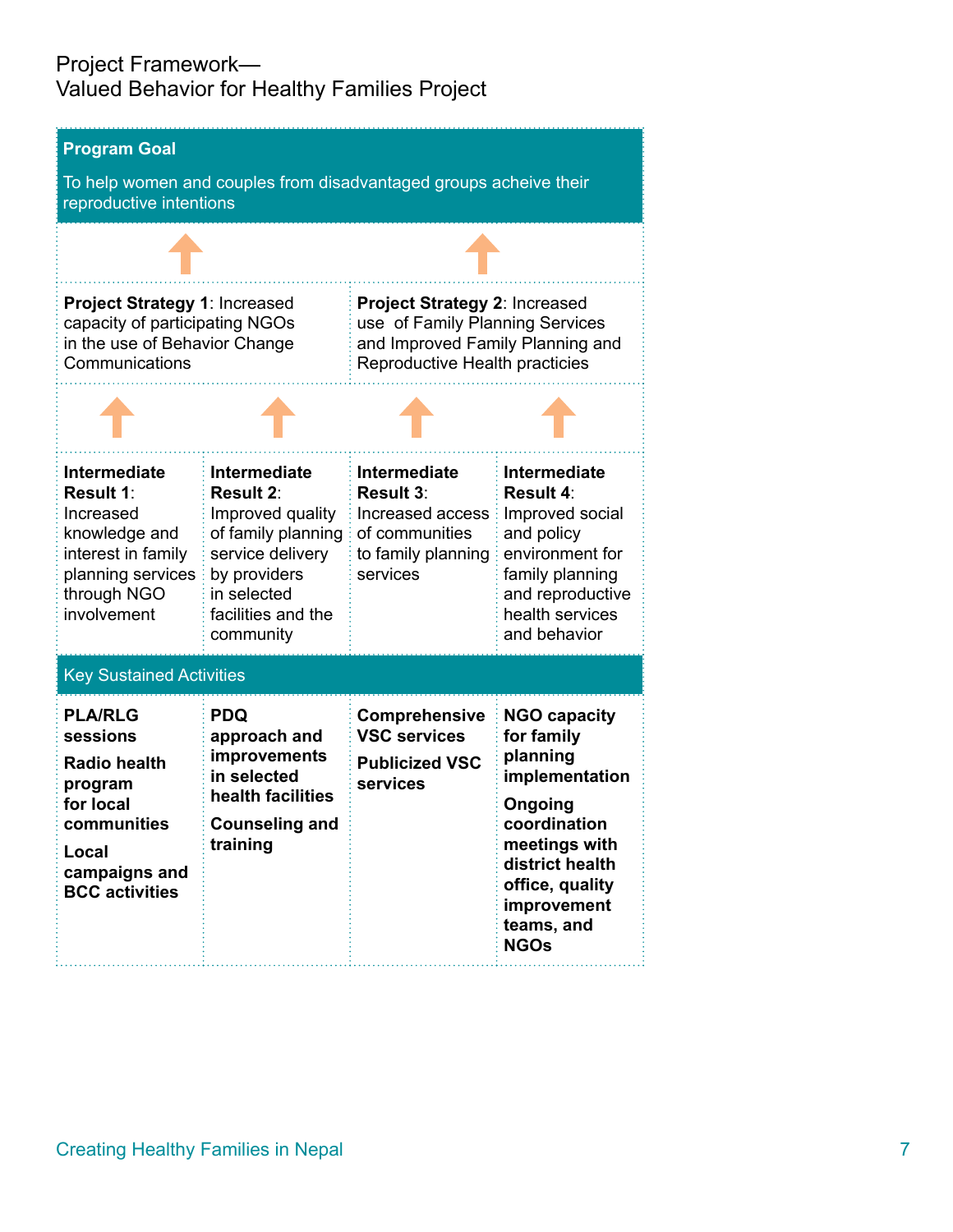### Key Sustained Activities

Although outcome data was not collected during the post-project period, an analysis of couple years of protection (Chart 1) in the project area shows that demand for and use of family planning services were sustained. Ongoing community activities, initiated during the project period, played an important role in maintaining this trend, especially given that 53 percent (31/58) of the health facility "directors" transferred out of their health facility or district one year post-project.

#### *Chart 1*

| Couple's years of protection (CYP) of the project area by method |           |         |              |           |         |          |
|------------------------------------------------------------------|-----------|---------|--------------|-----------|---------|----------|
| <b>FY</b>                                                        | $01 - 02$ | $02-03$ | $0.3 - 0.4*$ | $04 - 05$ | $05-06$ | 06-07    |
| : Condom                                                         | : 1.438   | ∶ 1.817 | 1,968        | : 2.271   | 3.406   | :3.279   |
| Pills                                                            | ∶378      | ፡ 832   | : 1.135      | :1.287    | : 1.514 | :1.259   |
| Depo                                                             | : 2,119   | : 2,801 | ∶3.633       | 4.542     | : 5.450 | ∶5.791   |
| : VSC                                                            | : N/A     | : N/A   | ∶6.490       | : 27.840  | :32.770 | :32.080  |
| ∶ Total                                                          | :3.935    | : 5.450 | 13.226       | :35.940   | 43.140  | : 42.409 |

\* HCP project started Source: HMIS

Source: HMIS. The numerator used in calculation is the total number of FP users and the denominator is total number of estimated MWRA. The total MWRA: 74,609.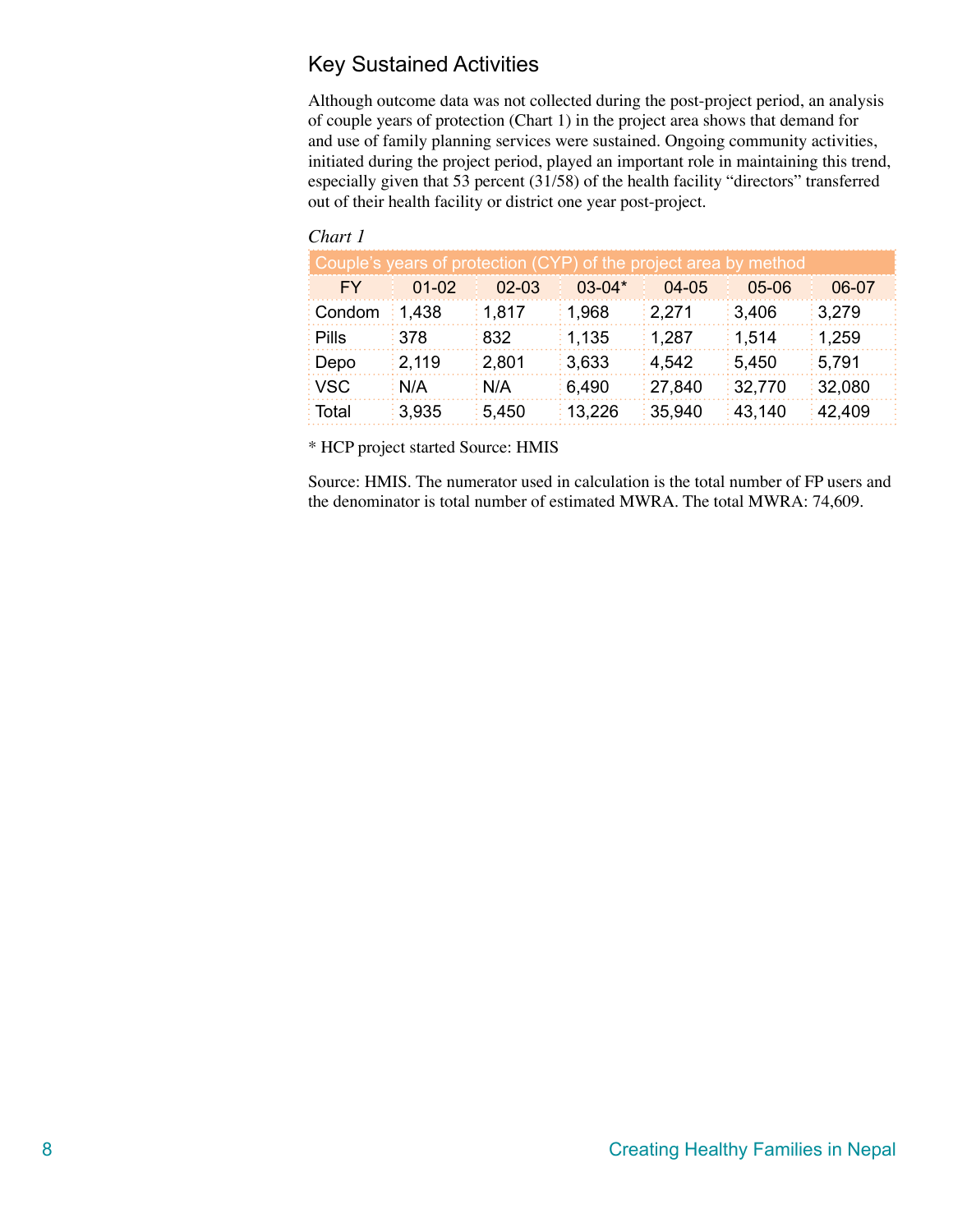## **Intermediate Result 1: Increasing Knowledge and Interest in Family Planning Services through NGO Involvement**

### *Project Approach*

- Designed and conducted Participatory Learning and Action/Radio Listening Groups (PLA/RLG). PLA is a behavior change intervention that is based on nonformal education. PLA/RLG groups were comprised of marginalized community women who studied key family planning messages while learning to read and write. These groups were empowered to make their own action plan for improving their own and their community's family planning and reproductive health behaviors. •
- Adapted Ministry of Health's family planning radio program (via JHU/CCP) to local languages and to be culturally and religiously appropriate. The radio program, called "Knowledge is Power" was developed into two local languages (Maithili and Awadhi) and later used by Muslim communities. •
- Addressed issues affecting the Dalits, Muslims, and marginalized reproductive-aged women living in remote areas by involving local authorities, including Muslim Maulanas (religious leaders). •

To make the activities more appropriate and practical for the targeted populations, NGOs conducted a rapid assessment to identify the barriers to reproductive health services. Project staff collected baseline information on the PLA participants' knowledge and practice of family planning, and coordinated with the District Health/Public Health Offices throughout the project.

### *Project Results*

A pre- and post-test was conducted among a random selection of 34 percent of participants from each PLA-RLG center to assess increases in knowledge of FP. The proportion of participants who could mention at least three modern FP methods increased three-fold—from 26 (2003) to 94 percent (2006).

A literacy test, which was conducted at the end of the seven months course, showed that 99 percent of the PLA participants could read and write simple words and sentences.

### Key Sustained Activities

Interviews with facilitators, participants from the PLA/RLG, NGO staff and health facility staff of the project districts found these key activities and benefits continuing post-project:

**PLA graduates organized themselves into ongoing Women's Savings and Credit Groups. •**

After completion of the project, some PLA members remained functional as members of mothers groups and some of them organized themselves into income generation groups called "saving/credit groups." In Fulgama VDC, Dhanusa a total of 50 participants of the two PLA groups have joined the saving/credit groups and actively participate in the group. This group of women meets regularly and collects a fixed amount of money from each member, with money

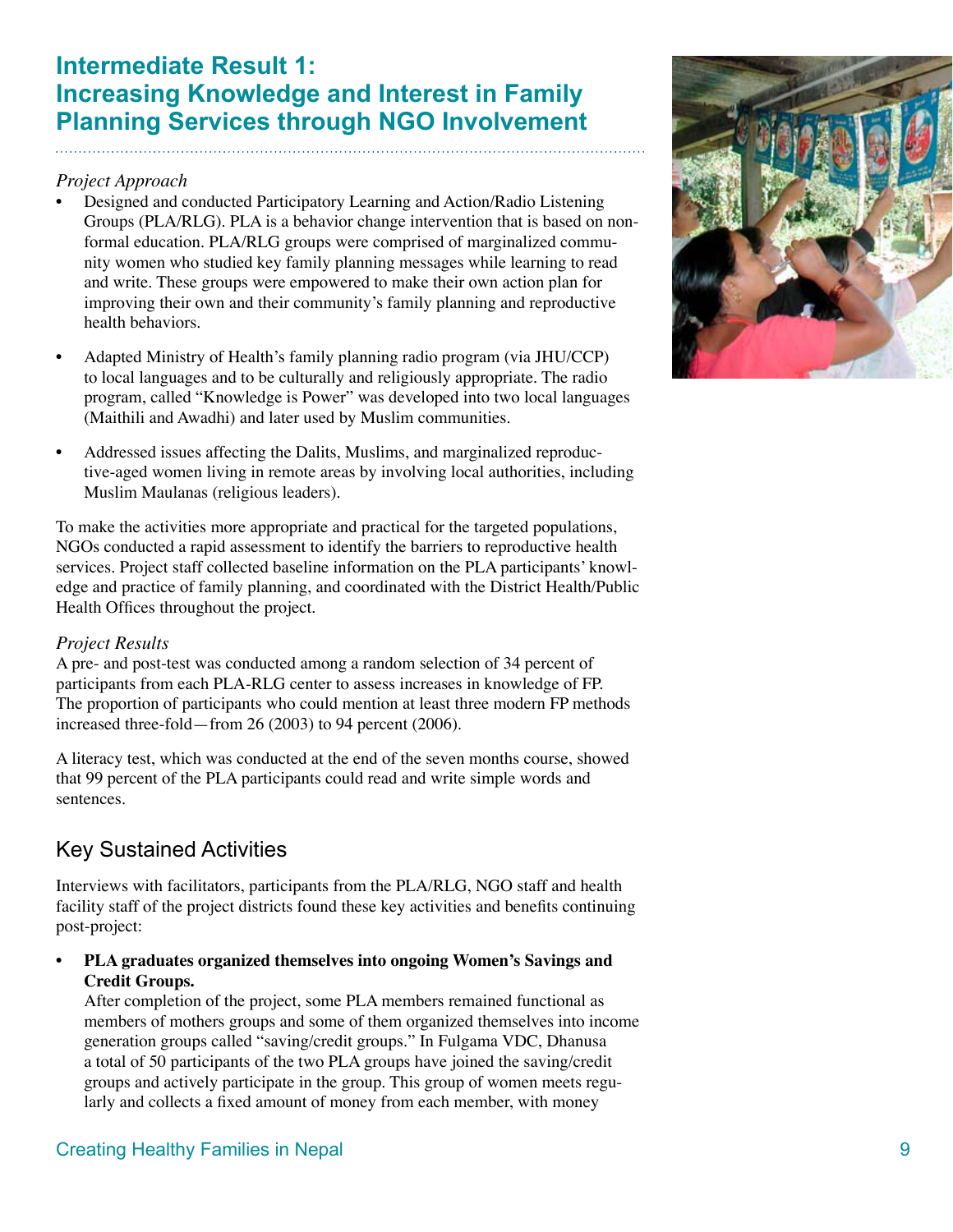going to a designated group member as a loan to undertake an income-generating activity that could contribute to additional household income. Some of these women share the reproductive health and family planning messages with the other women in the village. They have created an emergency fund from the collected money and are using it for emergency healthcare.

#### **The family planning radio message is aired nationwide. •**

The radio health message developed in the local language continued to air in the Banke District with technical support from the UNSECO Club. A commercial company named Ruchi Noodle adapted the messages and aired complete episodes on the local FM radio. The messages were also aired by the National Health Education, Information, and Communication (NHEICC), MoHP nationwide.

#### **Behavior Change Communication tools continue to be used by partner NGOs. •**

Kirat Yakthung Chumlung (KYC), a local NGO in the Sunsari District, with support from UNICEF, has implemented a Youth Friendly Multipurpose Service Center for youth with HIV/AIDS. Building on the experiences of the Valued Behavior PLA/RLG sessions, KYC developed a radio program called Naya Goreto (New Path) targeted at this population. The major approaches borrowed from the Valued Behavior PLA/RLG sessions and used in Naya Goreto were the formation of radio listeners' group and issue discussions after each radio program. KYC also found that many of the tools and strategies developed by the Valued Behavior program were useful for this program. These include a checklist and monitoring tool, RLG formation, and group discussion techniques.

#### **Support for use of family planning services among Muslim community continues. •**

The project covered 94 percent of the marginalized (Dalit, Muslim, and other disadvantaged group) population in the four project districts. Among the marginalized, the Muslim cultural taboos often forbid women from even talking about family planning. Initially the NGOs working with the project faced challenges involving the Muslim community and women. Working with the support of Muslim Imam and other religious leaders, the project was able to create continued support for the use of family planning practices within the Muslim community. These practices were being continued during the follow up visit when interacting with Muslim communities and reviewing the data.

#### **PLA/RLG facilitators use new skills as Female Community Health Volunteers. •**

A majority of the PLA/RLG facilitators were Female Community Health Volunteers (FCHVs). The PLA/RLG facilitators said that working as a facilitator helped to develop their confidence, which helped them in their roles as FCHVs. Working on the project gave them an in-depth knowledge of village women and non-formal education skills, which helped them succeed in their roles. According to some of the health facility records observed, women who delivered children after the project formally ended showed an increase in the number of antenatal check-ups during their new pregnancies. All participants interviewed were able to name child immunizations and knew the timing of when children should receive them.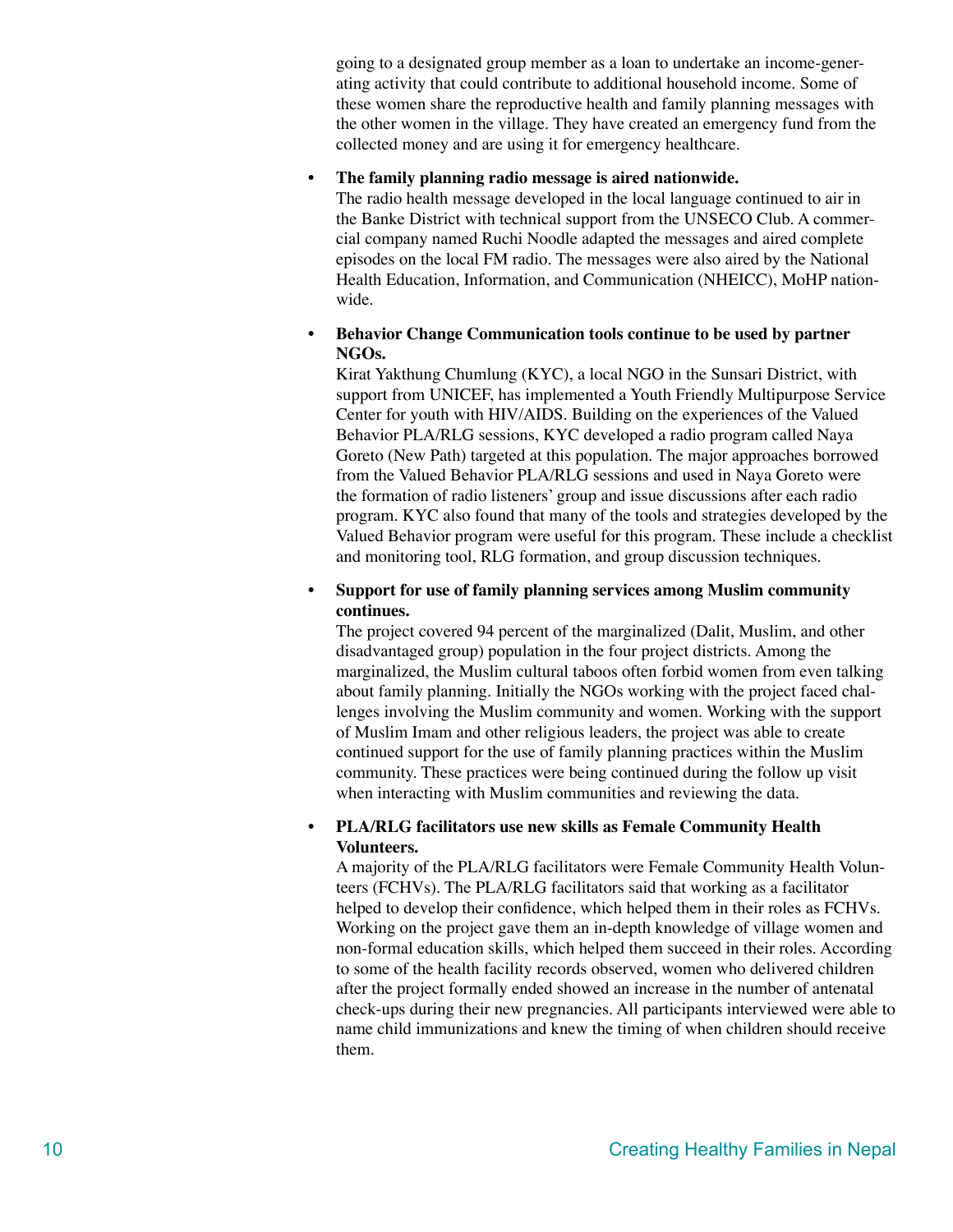#### **"Now I can sign by name at the bank."**



"I am Islamun Ansari and I am a 35-year-old Muslim woman. I live in Khaskarkando VDC ward # 5 of Banke district. I have four children and three of them go to school. I used to go regularly to PLA classes to learn how to write. While there, I also learnt about many good health practices.

"During the sessions, I learned about the importance of the four

Ante Natal Care visits, taking Tetanus Toxoid injection, and iron tablets during pregnancy and immunization for children. The same messages were repeated by the radio in our local language, which made us understand more easily. During the session we were also taught how to keep track of household expenses.

"My husband went to Qatar for work one year ago. I have a telephone at home and my husband calls me regularly. Since I learnt to write my name during the PLA session, I can now sign my name at the bank and collect the money sent by my husband. I can also read the notices and information from the bank and the hospital. These PLA classes made it easier to deal with the outside world while my husband is not here. My husband is eager to come home and see his eight-month-old son who was born after his departure." She laughed and shared her joy with us.

### **Increasing Knowledge and Interest in Family Planning Services through NGO Involvement**

Islamun Anasari exemplifies the project's success in the following key activities:

- Using participatory learning action (PLA) to empower women. •
- Reinforcing family planning messages via radio announcements. •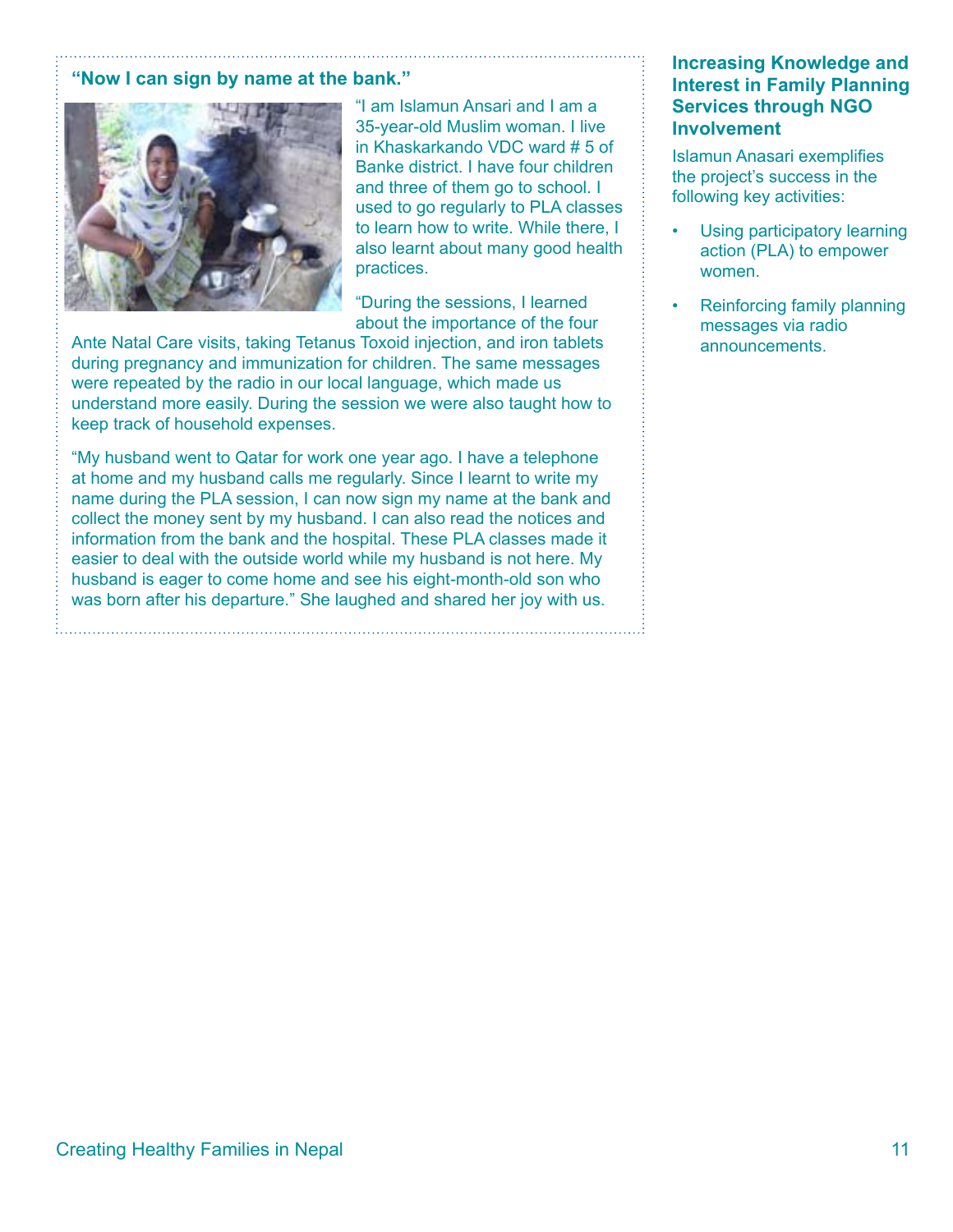### **Increasing Knowledge and Interest in Family Planning Services through NGO Involvement**

Mrs. Laxmi Khatri exemplifies the project's success in training women to become PLA facilitators. The training was a key activity that enabled project activities and family planning messages to continue to be passed on to others.

### **"The PLA sessions gave me an opportunity to become closer to the women"**



Mrs. Laxmi Khatri, 43 years old, has been volunteering in her community for the last 15 years as a FCHV. Throughout this time, she has been supporting the national health program delivery system and has assisted the polio drop campaign, vitamin A and semiannual deworming distribution to children under five, iron supplements to pregnant women, and contraceptive pills for family planning. Giving health education and advice to pregnant women, mothers, and those in need has been part of her daily life.

Mrs. Khatri has said that she is very happy to be part of this program as a PLA facilitator. The PLA facilitator's training taught her how to teach others in more interactive ways. The sessions were designed to be practical

and relevant to women's lives. They focused on teaching them how to read and write. The class messages were also reinforced by radio programs, which PLA groups listened to and subsequently discussed. One significant advantage of conducting regular PLA sessions was that "it brought me closer to the women." Indeed, Mrs. Khatri believes that the PLA sessions helped her to say what she intended to say to the women. She developed confidence to pass messages to others. Nowadays, she regularly convenes the mothers' group meeting with 13 mothers in her community, where she shares health messages with the PLA participants and other women.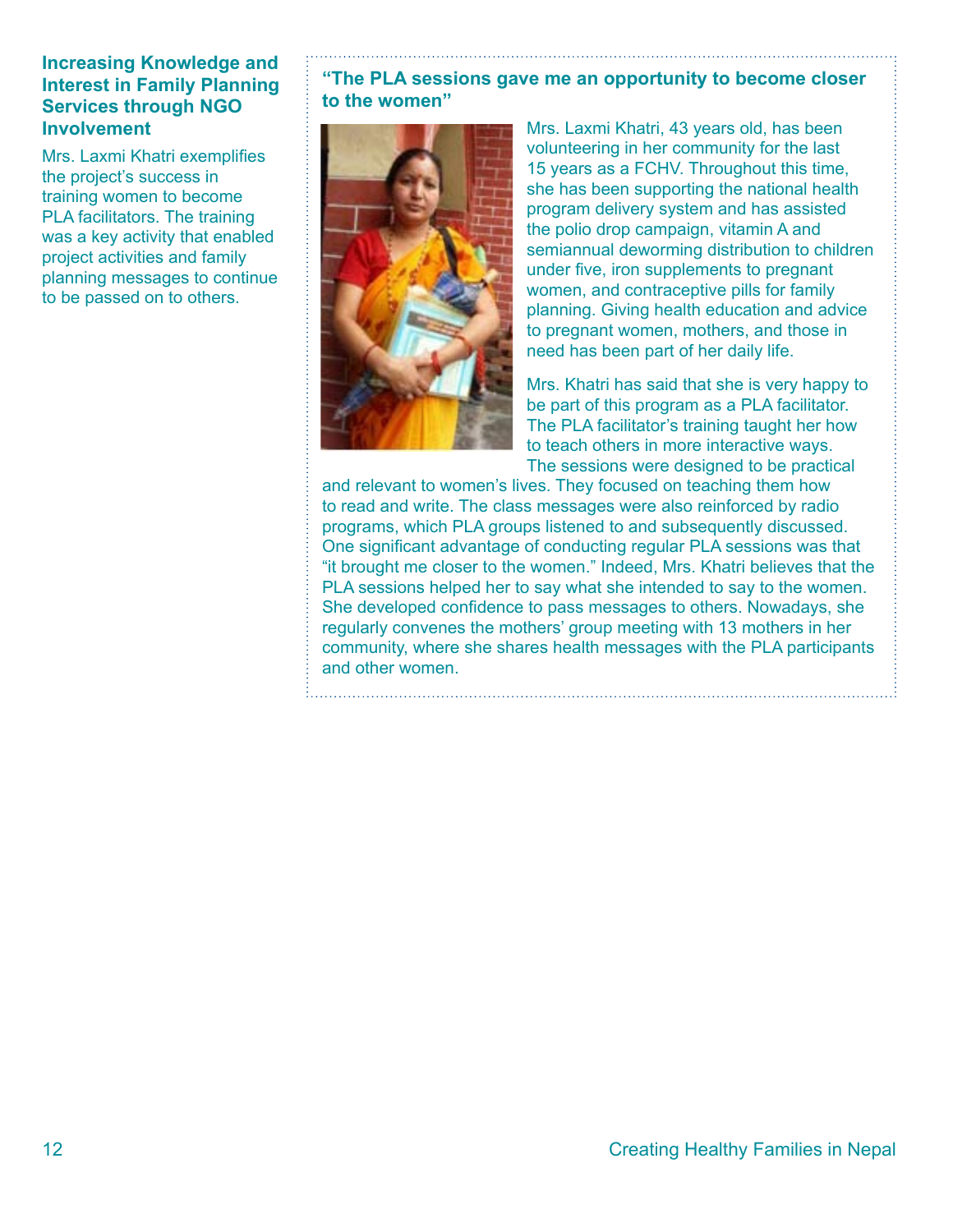## **Intermediate Result 2: Improving the Quality of Family Planning Service Delivery in Selected Facilities and the Community**

### *Project Approach*

The Partnership Defined Quality (PDQ) approach was the key intervention used to improve the quality and accessibility of health services with community involvement in defining, implementing, and monitoring the quality improvement process. Four Dalit and Muslim representatives joined the government-authorized Health Facility Operation Management Committee and made up a Quality Improvement Team to solve issues together utilizing local resources. The PDQ approach created a partnership between service providers and communities to maintain and improve health care delivery in a culturally sensitive way.

### *PDQ Process Reveals Gaps in Services at Health Facilities*

PDQ teams held focus groups with local community members and found that the majority of problems dealt with infrastructure of the health center itself, including a lack of drinking water, latrines, and private rooms; a lack of information about services; inadequate counseling of family planning by health workers; discriminating and/or rude behavior; and inadequate supply of medicine and instruments. Almost all health facilities resolved at least three quality issues by getting community support and working together with communities and other stakeholders. These efforts were instrumental in increasing access to and utilization of services and ownership of the health facility by the local people. Service providers became more accountable for their service responsibilities due to a raised level of service expectations and quality of care demanded from the community.

#### *Project Results*

Quality Improvements Implemented – Some Examples

- Construction of a separate family planning/maternal child health room with assistance of an international NGO and Plan/Nepal •
- Supply of a weighing scale from the Department of Public Health •
- Appointment of an auxiliary nurse midwife through budget support from the Village Development Committee (VDC) •
- Construction of a bathroom and water tap installation with support of the VDC •
- Friendly behavior of health workers toward the clients who come for maternal, pediatric, and family planning services •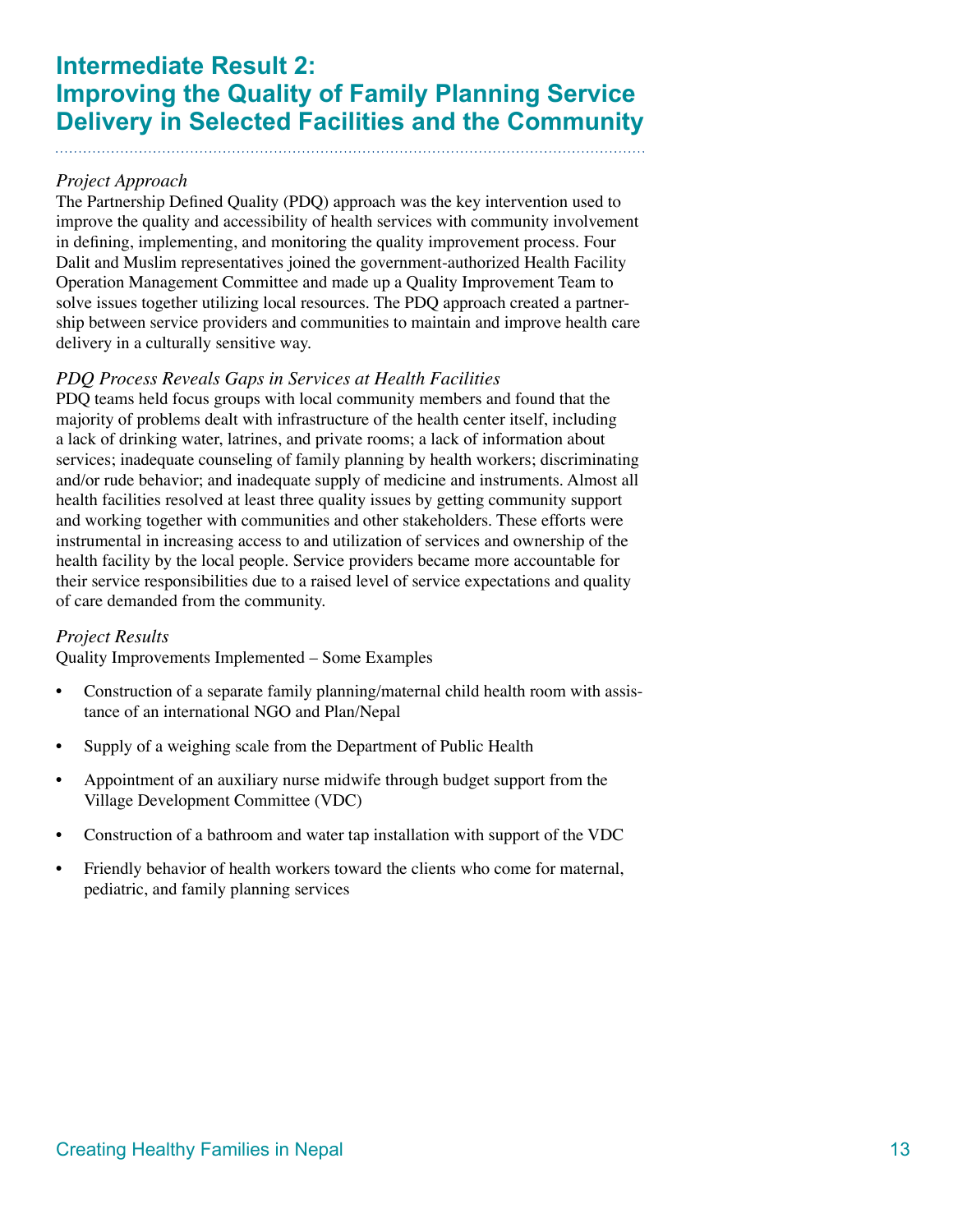### **"Our Health Facilities Have Become Role Models"**

Bharat Prasad Mandal is a Village Health Worker at the Haripur Sub Health Post, where he has been working for the last 15 years. He is a local community member of Haripur and a member of the Village Development Committee. As a result of the ongoing PDQ process, the health facility was able to add two new rooms for the pathology section and store with support of the VDC.

**•**

### Key Sustained Activities

It was expected that the Valued Behavior project would continue the process of improving the quality of health services of health facilities in the original four districts of the project. In 2008, a team visited two health facilities in the districts of Banke and Sunsari and interviewed health workers on existing health service delivery. Some of the findings on sustained activities include:

#### **Health facility improvement continues. •**

A new health facility in Khajurakhurda Sub Health Post, Banke is under construction with support of the Village Development Committee and donor agencies.

### **Quality improvement meetings continue.**

The Health Facility Operation Management Committee (HFOMC) is a body comprised of 7 to 13 community people, including four Dalit representatives, to improve quality of health services provided by the health facility of each VDCs. The Quality Improvement Team (QIT) continues to meet regularly in both Banke and Sunsari districts. In the two visited health facilities, a total of 23 QIT members, including eight selected members from the PDQ process, have been meeting regularly. At the last QIT meeting, the group discussed health facility finances, since the fiscal year was close to ending.

#### **Use of health facilities has increased. •**

The number of the clients coming to the two health facilities observed had increased. The register from the Haripur Sub Health Post indicated that on an average, 30 patients come to the clinic every day for different services and treatment. In the last Nepali month—Jestha 2065 (May-June 2008)—a total of 800 patients were seen by the clinic. Out of 800 clients, 32 women received injectable FP (Depo) services and 31 pregnant women received antenatal care services from the health facility.

#### **Caste-wide data monitoring system in use. •**

The project successfully improved tracking of family planning services provided to marginalized groups by implementing a system that records clients by caste, ethnic, and religious group. The more detailed record keeping helps programs to better understand their impact and outreach to marginalized communities. The new Health Management Information System register developed by the Ministry of Health and Population (MoHP) gives clear instructions on how to record the complete name and caste of each client. Caste data is standardized, with each register including a code number for the different caste category (1 - Dalit, 2 - disadvantaged Janjati, 3 - disadvantaged non-Dalit group, 4 - religious group, 5 - relatively advantaged group, or 6 - upper caste group). As a result of these activities, non-project health facilities also started maintaining records by caste of clients.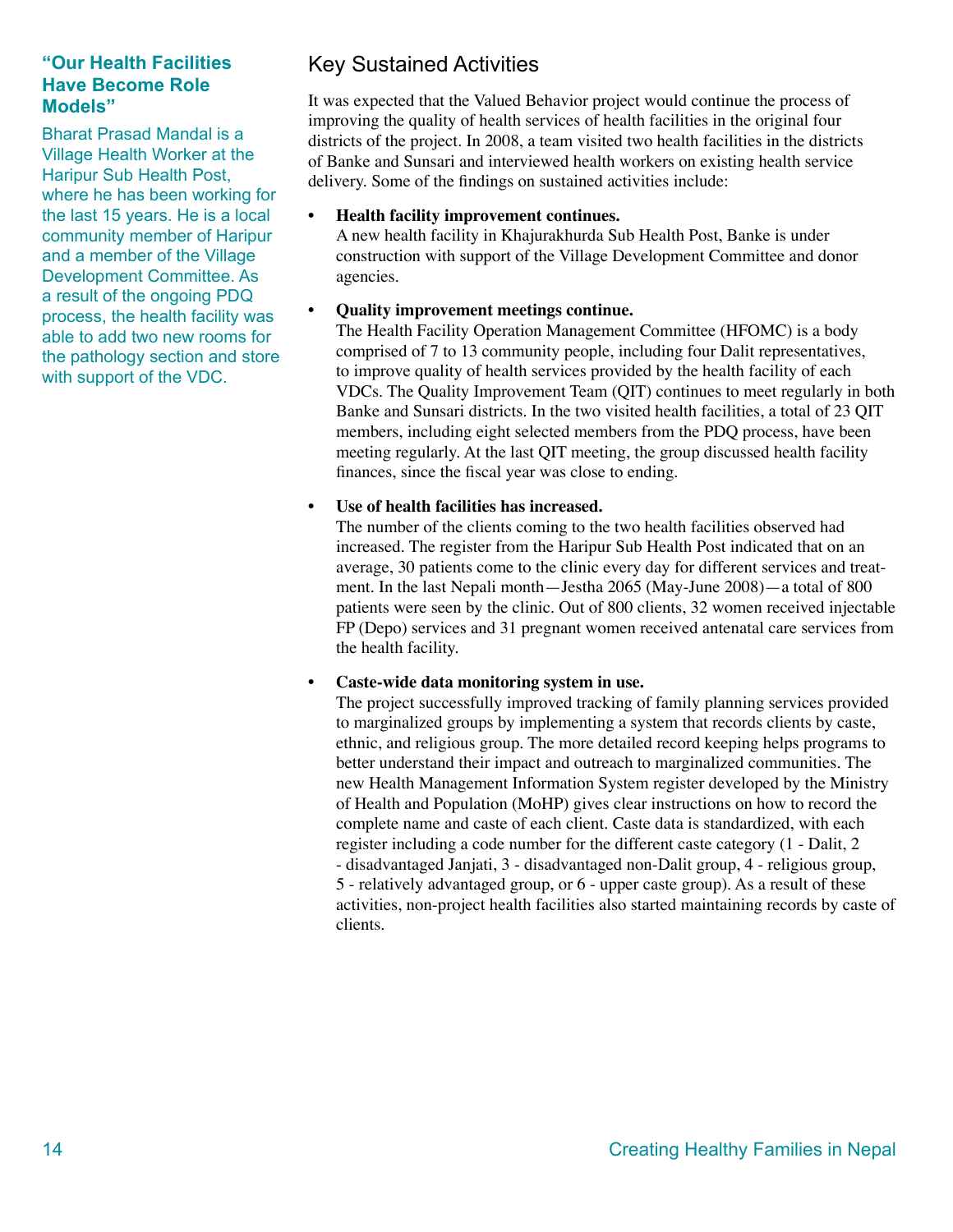## **Intermediate Result 3: Increasing Access of Family Planning Services to Communities Living in Remote Areas**

### *Project Approach*

Voluntary Surgical Contraception (VSC) outreach is one of the popular annual events for the family planning service delivery system of the government in Nepal. Due to the technical and logistical difficulties and low awareness of the available services, Dalits and other marginalized populations have limited access to those services.

The project supported the District Health/Public Health Office to extend comprehensive family planning services (such as IUCD, Norplant, and permanent contraception) beyond the regular service sites, which are all centrally located. Based on the client choice and decision, the project also provided temporary family planning methods (injectables and pills). The project worked with existing health facilities to extend family planning and reproductive health services to marginalized areas through outreach and mobile clinics.

The VSC service was expanded beyond the winter season to dispel a popular myth urging people not to have a VSC during summer months.

### *Project Results*

During the project period, over 6,710 clients received VSC services in the project areas of the four districts, of which 2,463 were Dalits and 335 were from Muslims communities. Muslim community members seeking VSC service had shown a gradually increasing trend over the project period.

### Key Sustained Activities

Although the expanded VSC service designed by the project ended in 2006, interviews revealed that acceptance and demand for family planning and VSC services by the project communities continued. Major findings are:

#### **Comprehensive family planning and extended VSC service continue to be in demand. •**

The comprehensive family planning and extended VSC service continues to be in high demand by marginalized communities. There continues to be requests of expanded VSC services from District Public Health Offices to serve as a complement to their own services. The total number of clients that received VCS services one-year post project in both marginalized and non-marginalized populations was similar to the number of clients in the final year of the project.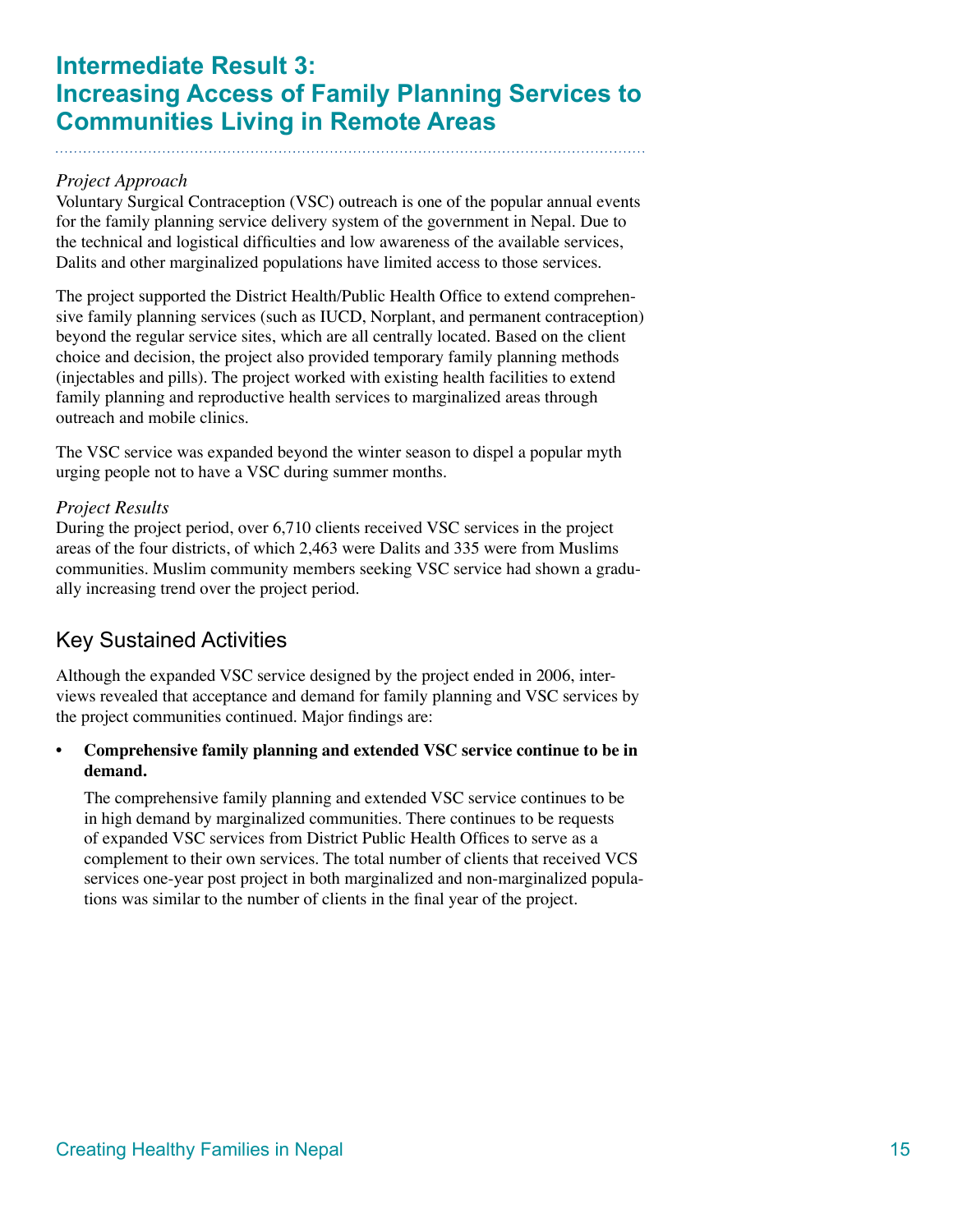#### **VSC service delivery continues year-round. •**

Expanding VSC services beyond the regular winter time period helped dispel prevailing rumors and misconceptions among the population that VSC should only be done in winter to prevent wound infections. The service is now well accepted, even among Muslim communities that also seek out services.

#### *Chart 2*

| Number of clients who received VSC service in project areas of four<br>districts |                        |              |                     |               |                     |  |  |
|----------------------------------------------------------------------------------|------------------------|--------------|---------------------|---------------|---------------------|--|--|
| <b>Phases</b>                                                                    |                        | Dalit*       | Muslim <sup>*</sup> | <b>Others</b> | Total               |  |  |
| Project                                                                          | $\frac{1}{2}$ FY 03-04 | ∶ 194        | : 29                | 426           | 649                 |  |  |
|                                                                                  | $FY 04-05$             | ∶880         | ∶ 140               | : 1.764       | : 2.784             |  |  |
|                                                                                  | $FY 05-06$             | : 1.389      | 166                 | : 1,722       | $\frac{1}{2}3,277$  |  |  |
| Post-Project FY 06-07                                                            |                        | $\div$ 1,043 | 189                 | ∶ 1.976       | $\frac{1}{2}$ 3,208 |  |  |

Source: HMIS and health facility data.

\*Dalits and Muslims are considered marginalized communities.

### **"Even I did not know that the VSC can be done at other times…"**



"I have been working as a Female Community Health Volunteer for the last 12 years, but very few people in the community used to know me. After becoming a PLA facilitator, everybody seeks out my help and services," said Mrs. Raj Kumari.

Facilitating the regular PLA sessions and radio health program among the women's group for six months helped Mrs. Kumari gain the trust of the community. "I

also gained more knowledge and skills by interacting with the people at the community level," explained Mrs. Kumari.

"Even I did not know that VSC can be done in times other than the winter season." Conducting VSC services in the off-season helped dispel a popular myth that VSC should not be done in the summer season.

#### **Increasing Access of Family Planning Services to Communities Living in Remote Areas**

The project was able to break through popular local myths and change behaviors—that VSC services can only be done in the winter season—by providing those services during other seasons.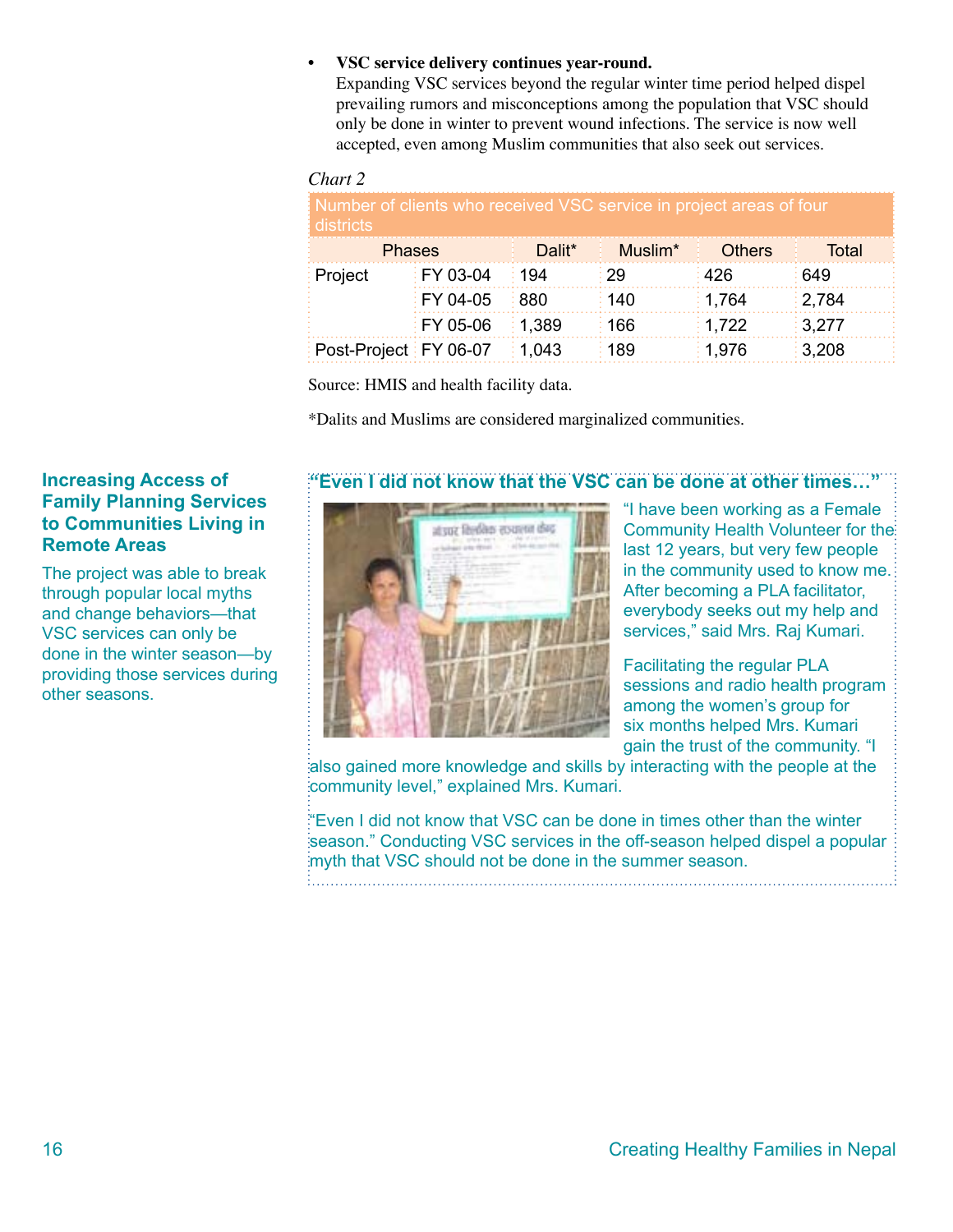## **Intermediate Result 4: Improving the Social and Policy Environment for Family Planning and Reproductive Health Services and Behaviors**

#### *Approach*

One of the key objectives of the project was to build the capacity of NGO staff, District Public Health, and other stakeholders to do program design and monitoring, develop a Detailed Implementation Plan, and conduct Partnership Defined Quality and Strategic Health Communication and Advocacy. The project used the NGO Institutional Capacity Tool (NICAT) to target improvements in organizational policy and management issues, so that the NGOs and their government counterparts could continue working with new donors to empower local communities after the project ended.

At the district level, the Reproductive Health Coordination Committee (RHCC) chaired by the District Public Health Office—was the main platform for different stakeholders to share reproductive health-related programs and build consensus on a common agenda. The project encouraged the use of the RHCC forum to inform other stakeholders about the program, its benefits and accomplishments.

#### *Results*

- NGO partners built capacity of local community-based organizations to run PLA/RLGs. •
- 300 copies of PLA Facilitators'' Guidebook and PLA Process Implementation Guidelines were published by the Ministry of Education, enabling partner NGOs to implement PLA approach. •

### Key Sustained Activities

A series of capacity building activities resulted in the following achievements after the initial project ended:

**District-Level Reproductive Health Coordination Meetings Continue.**  All NGOs initially involved in the project continue to regularly participate in the Reproductive Health Coordination Committee meetings at district levels. Family planning and reproductive health issues—such as preparing for mobile Voluntary Surgical Contraception events—are discussed among the stakeholders, who work to solve issues together. One of the local NGO partners, Indreni Sewa Samaj (INSES), has been financially supporting the RHCC meetings in Siraha District since the project ended. **•**

**Partner NGOs developed a competitive edge for further funding.** Out of the four local NGO partners, two NGOs (UNESCO Club and the Community Family Welfare Association) are implementing partners in a five-year USAID-funded health and education project. Similarly, two other NGOs are being actively involved in new health projects through donor support. INSES continues to implement health and education projects (in Siraha District), and **•**

Kirat Yakthung Chumlung in Sunsari District is actively involved in a UNICEF-

funded health project.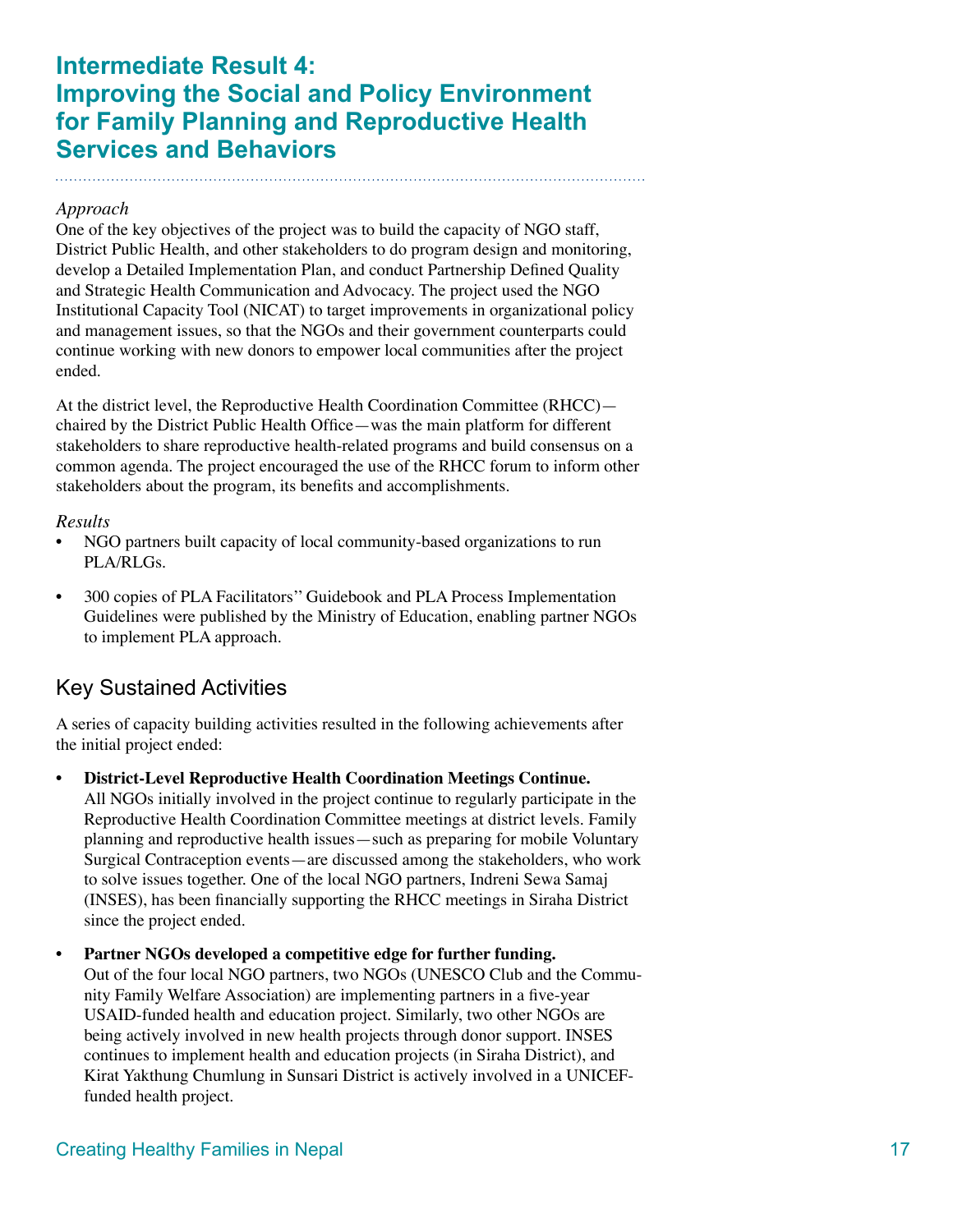#### **NGOs catalyze ongoing community dialogue and collective action. •**

NGO partners catalyzed community participation in all aspects of the project, encouraging family dialogue about family planning through radio listening groups, peer dialogue through literacy groups, and dialogue with health facility staff through Quality Improvement Teams. Community members that participated in the project have taken new leadership jobs where they use these skills (such as the Female Community Health Workers), and partner NGOs are continuing to utilize these tools and techniques in their ongoing work in communities.